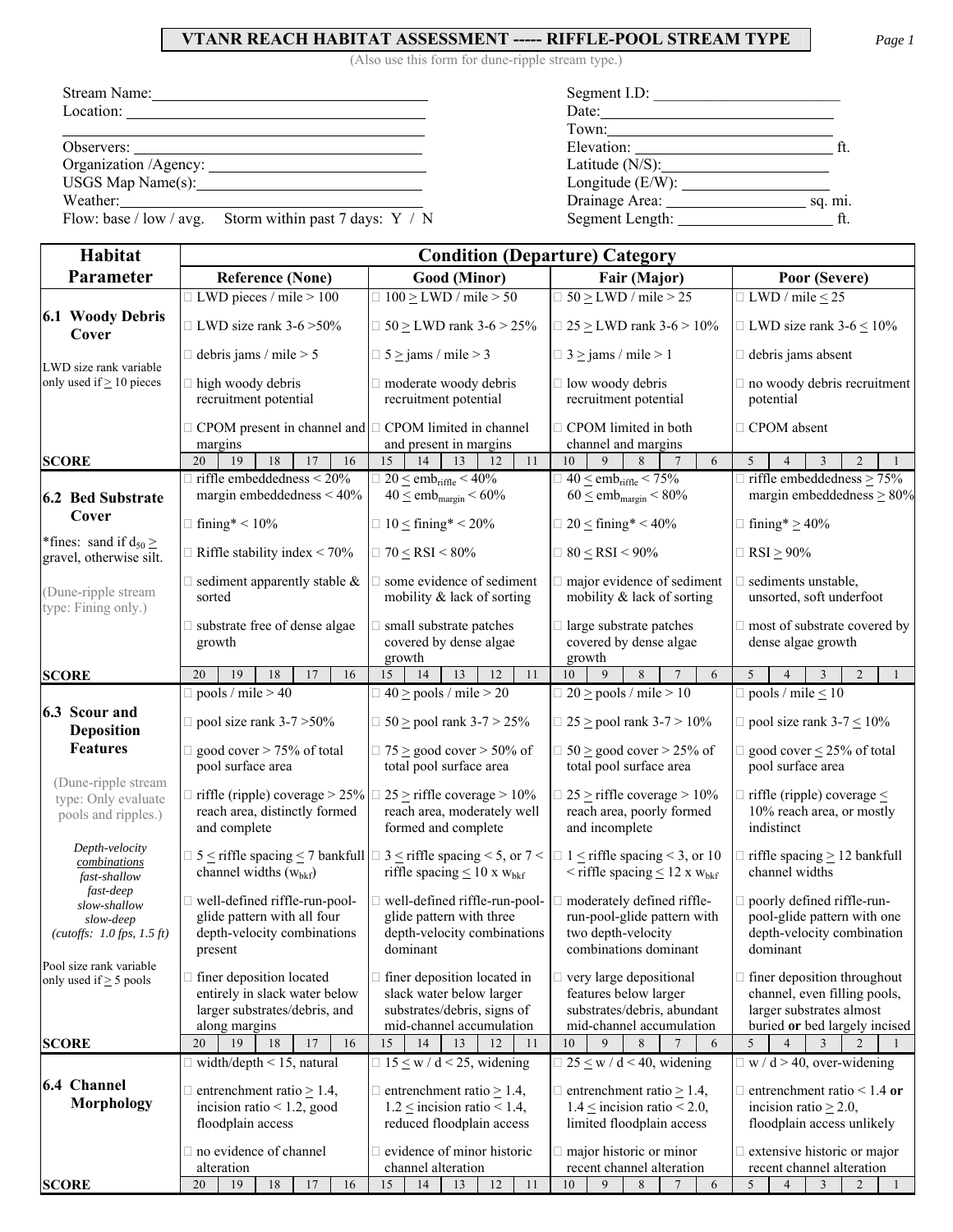| Habitat                                                                   | <b>Condition (Departure) Category</b>                                                                                                                              |                                                                                                        |                                                                                                                                                                          |                                                                                                                                                                                                                             |                                                                                      |                                                                                                                                                                          |                                                                                                                                                         |                                                                                  |                                                                                                                            |                                                                                                                                                     |                                                                                                 |  |  |
|---------------------------------------------------------------------------|--------------------------------------------------------------------------------------------------------------------------------------------------------------------|--------------------------------------------------------------------------------------------------------|--------------------------------------------------------------------------------------------------------------------------------------------------------------------------|-----------------------------------------------------------------------------------------------------------------------------------------------------------------------------------------------------------------------------|--------------------------------------------------------------------------------------|--------------------------------------------------------------------------------------------------------------------------------------------------------------------------|---------------------------------------------------------------------------------------------------------------------------------------------------------|----------------------------------------------------------------------------------|----------------------------------------------------------------------------------------------------------------------------|-----------------------------------------------------------------------------------------------------------------------------------------------------|-------------------------------------------------------------------------------------------------|--|--|
| Parameter                                                                 |                                                                                                                                                                    | <b>Reference (None)</b>                                                                                |                                                                                                                                                                          |                                                                                                                                                                                                                             | Good (Minor)                                                                         |                                                                                                                                                                          |                                                                                                                                                         | Fair (Major)                                                                     |                                                                                                                            | Poor (Severe)                                                                                                                                       |                                                                                                 |  |  |
|                                                                           |                                                                                                                                                                    | $\Box$ wetted width / $W_{\text{bkf}}$ > 0.75                                                          |                                                                                                                                                                          |                                                                                                                                                                                                                             | $\Box$ 0.75 $\geq$ W <sub>wet</sub> / W <sub>bkf</sub> $> 0.50$                      |                                                                                                                                                                          |                                                                                                                                                         | $\Box$ 0.50 $\geq$ W <sub>wet</sub> / W <sub>bkf</sub> $>$ 0.25                  |                                                                                                                            | $\Box$ W <sub>wet</sub> / W <sub>bkf</sub> $\leq$ 0.25                                                                                              |                                                                                                 |  |  |
| 6.5 Hydrologic<br><b>Characteristics</b>                                  |                                                                                                                                                                    | $\Box$ exposed substrate < 20%                                                                         |                                                                                                                                                                          |                                                                                                                                                                                                                             | $\Box$ 20 $\leq$ exp. substrate $\leq$ 40%                                           |                                                                                                                                                                          |                                                                                                                                                         | $\Box$ 40 $\leq$ exp. substrate $\leq 60\%$                                      |                                                                                                                            | $\Box$ exposed substrate $\geq 60\%$                                                                                                                |                                                                                                 |  |  |
|                                                                           | adjacent springs, seeps, and<br>wetlands extensive                                                                                                                 |                                                                                                        |                                                                                                                                                                          |                                                                                                                                                                                                                             | $\Box$ adjacent springs, seeps, and<br>wetlands present                              |                                                                                                                                                                          |                                                                                                                                                         | adjacent springs, seeps, and<br>wetlands minimal                                 |                                                                                                                            | wetlands absent or altered                                                                                                                          | adjacent springs, seeps, and                                                                    |  |  |
|                                                                           |                                                                                                                                                                    | $\Box$ no known flow alteration                                                                        |                                                                                                                                                                          |                                                                                                                                                                                                                             | $\Box$ minor flow alteration likely<br>land use changes                              | due to flow regulation and/or                                                                                                                                            |                                                                                                                                                         | major flow alteration likely<br>land use changes                                 | due to flow regulation and/or                                                                                              | runoff characteristics<br>completely altered due to<br>flow regulation and storm<br>water influence                                                 |                                                                                                 |  |  |
| <b>SCORE</b>                                                              | 20<br>19                                                                                                                                                           | 18                                                                                                     | 16<br>17                                                                                                                                                                 | 15<br>14                                                                                                                                                                                                                    | 13                                                                                   | 12<br>11                                                                                                                                                                 | 10<br>9                                                                                                                                                 | 8                                                                                | $\overline{7}$<br>6                                                                                                        | 5<br>$\overline{4}$                                                                                                                                 | 3<br>$\overline{2}$                                                                             |  |  |
| <b>6.6 Connectivity</b><br>Tend towards a<br>higher/lower score for       | the lowest flows                                                                                                                                                   | $\Box$ no obstructions in reach that<br>block longitudinal movement<br>of aquatic species over all but |                                                                                                                                                                          | aquatic species                                                                                                                                                                                                             | one or two small low flow<br>obstructions present in reach<br>that block movement of |                                                                                                                                                                          |                                                                                                                                                         | one or two small to medium<br>in reach that block<br>movement of aquatic species | bankfull obstructions present                                                                                              | more than two bankfull<br>that block movement of<br>aquatic species                                                                                 | obstructions present in reach                                                                   |  |  |
| natural/man-made<br>obstructions                                          |                                                                                                                                                                    | $\Box$ system obstructions absent                                                                      |                                                                                                                                                                          |                                                                                                                                                                                                                             | $\Box$ limited system obstructions                                                   |                                                                                                                                                                          |                                                                                                                                                         | $\Box$ system obstructions present                                               |                                                                                                                            | many system obstructions                                                                                                                            |                                                                                                 |  |  |
|                                                                           | refuge                                                                                                                                                             | $\Box$ abundant low and high flow                                                                      |                                                                                                                                                                          |                                                                                                                                                                                                                             | $\Box$ abundant refuge, with low<br>or high flow refuge limited                      |                                                                                                                                                                          | refuge                                                                                                                                                  | $\Box$ limited low and high flow                                                 |                                                                                                                            | $\Box$ refuge absent                                                                                                                                |                                                                                                 |  |  |
| <b>SCORE</b>                                                              | 20<br>19                                                                                                                                                           | 18                                                                                                     | 16<br>17                                                                                                                                                                 | 15<br>14                                                                                                                                                                                                                    | 13                                                                                   | 12<br>11                                                                                                                                                                 | 10<br>$\overline{9}$                                                                                                                                    | 8                                                                                | 6                                                                                                                          | 5<br>$\boldsymbol{\Delta}$                                                                                                                          | $\overline{2}$<br>3                                                                             |  |  |
| <b>6.7 River Banks</b>                                                    | natural conditions, little or no<br>bank revetments                                                                                                                |                                                                                                        |                                                                                                                                                                          | $\Box$ bank erosion <10%, typical of $\Box$ 10 $\leq$ bank erosion < 30%,<br>$\Box$ 30 < bank erosion < 60%,<br>mod. unstable banks, and/or<br>infrequent small areas, some<br>bank revetments<br>extensive bank revetments |                                                                                      |                                                                                                                                                                          |                                                                                                                                                         |                                                                                  |                                                                                                                            |                                                                                                                                                     | bank erosion $\geq 60\%$ , banks<br>unstable, extensive erosion,<br>and failing bank revetments |  |  |
| Select different boxes for<br>LB and RB if necessary                      | $\Box$ bank vegetation > 90% in<br>tree, shrub and herb layers,<br>diverse assemblages, plants<br>create good cover and roots<br>help stabilize bank               |                                                                                                        |                                                                                                                                                                          | $90 \geq$ bank vegetation > 75%<br>in each layer, diverse<br>assemblages, plants create<br>good cover and roots help<br>stabilize bank                                                                                      |                                                                                      |                                                                                                                                                                          | $75 \geq$ bank vegetation $> 50\%$ ,<br>in two of three layers,<br>reduced diversity, plants<br>create limited cover and<br>roots do not stabilize bank |                                                                                  | bank vegetation $\leq 50\%$ in<br>diversity, plants create no<br>cover and roots do not<br>stabilize bank                  | two of three layers, limited                                                                                                                        |                                                                                                 |  |  |
| Undercut size rank<br>variable only used if $> 5$                         |                                                                                                                                                                    | $\Box$ bank canopy > 90%                                                                               |                                                                                                                                                                          |                                                                                                                                                                                                                             | $\Box$ 90 $\geq$ bank canopy $>$ 75%                                                 |                                                                                                                                                                          | $\Box$ 75 $\geq$ bank canopy $>$ 50%                                                                                                                    |                                                                                  |                                                                                                                            | $\Box$ bank canopy $\leq 50\%$                                                                                                                      |                                                                                                 |  |  |
| undercuts                                                                 |                                                                                                                                                                    | $\Box$ undercut banks / mile > 30                                                                      |                                                                                                                                                                          |                                                                                                                                                                                                                             | $\Box$ 30 $\geq$ undercuts / mile $> 15$                                             |                                                                                                                                                                          |                                                                                                                                                         | $\Box$ 15 $\geq$ undercuts / mile $>$ 5                                          |                                                                                                                            | $\Box$ undercuts / mile $\leq$ 5                                                                                                                    |                                                                                                 |  |  |
|                                                                           | 50%                                                                                                                                                                | $\Box$ undercut bank size rank 3-6 >                                                                   |                                                                                                                                                                          | $3-6 > 25%$                                                                                                                                                                                                                 |                                                                                      | $\Box$ 50 $\geq$ undercut bank size rank $\Box$                                                                                                                          | $3-6 > 10\%$                                                                                                                                            |                                                                                  | $25 \geq$ undercut bank size rank                                                                                          | undercut bank size rank 3-6<br>$\leq 10\%$                                                                                                          |                                                                                                 |  |  |
| (score each bank)                                                         | $\Box$ undercut banks with mostly<br>stable boundaries, abundant<br>overhanging vegetation, and<br>consistent water adjacency<br>$\Box$ no mass failures in valley |                                                                                                        |                                                                                                                                                                          | $\Box$ undercuts with some<br>unstable boundaries or<br>reduced overhanging<br>vegetation, and consistent<br>water adjacency                                                                                                |                                                                                      |                                                                                                                                                                          | $\Box$ undercuts with some<br>unstable boundaries or<br>reduced overhanging<br>vegetation, and reduced<br>water adjacency                               |                                                                                  |                                                                                                                            | undercuts with mostly<br>unstable boundaries, no<br>overhanging vegetation, and<br>reduced water adjacency<br>$\Box \geq 3$ mass failures in valley |                                                                                                 |  |  |
|                                                                           |                                                                                                                                                                    |                                                                                                        |                                                                                                                                                                          |                                                                                                                                                                                                                             | $\Box$ 1 mass failure in valley                                                      |                                                                                                                                                                          |                                                                                                                                                         | $\Box$ 1 - 2 mass failures in valley                                             |                                                                                                                            |                                                                                                                                                     |                                                                                                 |  |  |
| <b>SCORE</b><br>(LB)                                                      | Left Bank                                                                                                                                                          | 10<br>10                                                                                               | 9<br>9                                                                                                                                                                   | 8<br>$\overline{8}$                                                                                                                                                                                                         |                                                                                      | 6<br>6                                                                                                                                                                   | 5<br>5                                                                                                                                                  | 4<br>$\overline{4}$                                                              | 3<br>3                                                                                                                     | 2<br>$\overline{2}$                                                                                                                                 |                                                                                                 |  |  |
| <b>SCORE</b><br>(RB)                                                      | <b>Right Bank</b>                                                                                                                                                  |                                                                                                        |                                                                                                                                                                          |                                                                                                                                                                                                                             |                                                                                      |                                                                                                                                                                          |                                                                                                                                                         |                                                                                  |                                                                                                                            | $\Box$ buffer width $\leq 50$ ft                                                                                                                    |                                                                                                 |  |  |
| 6.8 Riparian Area<br>Select different boxes for<br>LB and RB if necessary | $\Box$ buffer width > 150 ft<br>$\Box$ rip. vegetation > 75% in tree,<br>shrub and herb layers, diverse<br>assemblages, no invasives,<br>maximum channel canopy    |                                                                                                        | $\Box$ 150 $\geq$ buffer width $>$ 100 ft<br>$\Box$ 75 $\geq$ rip. veg. $>$ 50% in each<br>layer, one plant type absent,<br>minimal invasives,<br>maximum channel canopy |                                                                                                                                                                                                                             |                                                                                      | $\Box$ 100 > buffer width > 50 ft<br>$\Box$ 75 $\geq$ rip. veg. $>$ 50% in each<br>layer, several types absent,<br>altered patches, invasives<br>present, reduced canopy |                                                                                                                                                         |                                                                                  | rip. veg. $\leq 50\%$ in each<br>layer, several types absent,<br>large altered areas, invasives<br>present, reduced canopy |                                                                                                                                                     |                                                                                                 |  |  |
| (score each side of the<br>channel)                                       |                                                                                                                                                                    | in river corridor development<br>and infrastructure absent                                             |                                                                                                                                                                          |                                                                                                                                                                                                                             | $\Box$ river corridor development<br>and infrastructure minimal                      |                                                                                                                                                                          |                                                                                                                                                         | $\Box$ river corridor development<br>and infrastructure common                   |                                                                                                                            |                                                                                                                                                     | river corridor development<br>and infrastructure abundant                                       |  |  |
| <b>SCORE</b><br>(LB)                                                      | Left Bank                                                                                                                                                          | $10\,$                                                                                                 | 9                                                                                                                                                                        | $\,8\,$                                                                                                                                                                                                                     | $\overline{7}$                                                                       | 6                                                                                                                                                                        | $\sqrt{5}$                                                                                                                                              | $\overline{4}$                                                                   | 3                                                                                                                          | $\mathbf{2}$                                                                                                                                        |                                                                                                 |  |  |
| <b>SCORE</b><br>(RB)                                                      | <b>Right Bank</b>                                                                                                                                                  | 10                                                                                                     | 9                                                                                                                                                                        | 8                                                                                                                                                                                                                           | $\overline{7}$                                                                       | 6                                                                                                                                                                        | 5                                                                                                                                                       | $\overline{4}$                                                                   | 3                                                                                                                          | $\overline{2}$                                                                                                                                      |                                                                                                 |  |  |

**6.9** Score: front  $\_\_\_\_ + \text{back} \_\_\_\_\_ = \text{total} \_\_\_\_\_\_$ 

**Percentage: total score \_\_\_\_\_\_ x**  $(100 / 160) =$  \_\_\_\_\_

**Overall Physical Habitat Condition:** 

**SHTD**  $\Box$  **Existing Stream Habitat Type:** \_\_\_\_\_\_\_\_\_\_\_\_\_

| Score       | Percentage | Condition (Departure) |
|-------------|------------|-----------------------|
| $136 - 160$ | $85 - 100$ | Reference (None)      |
| $104 - 135$ | $65 - 84$  | Good (Minor)          |
| $56 - 103$  | $35 - 64$  | Fair (Major)          |
| $0 - 55$    | $0 - 34$   | Poor (Severe)         |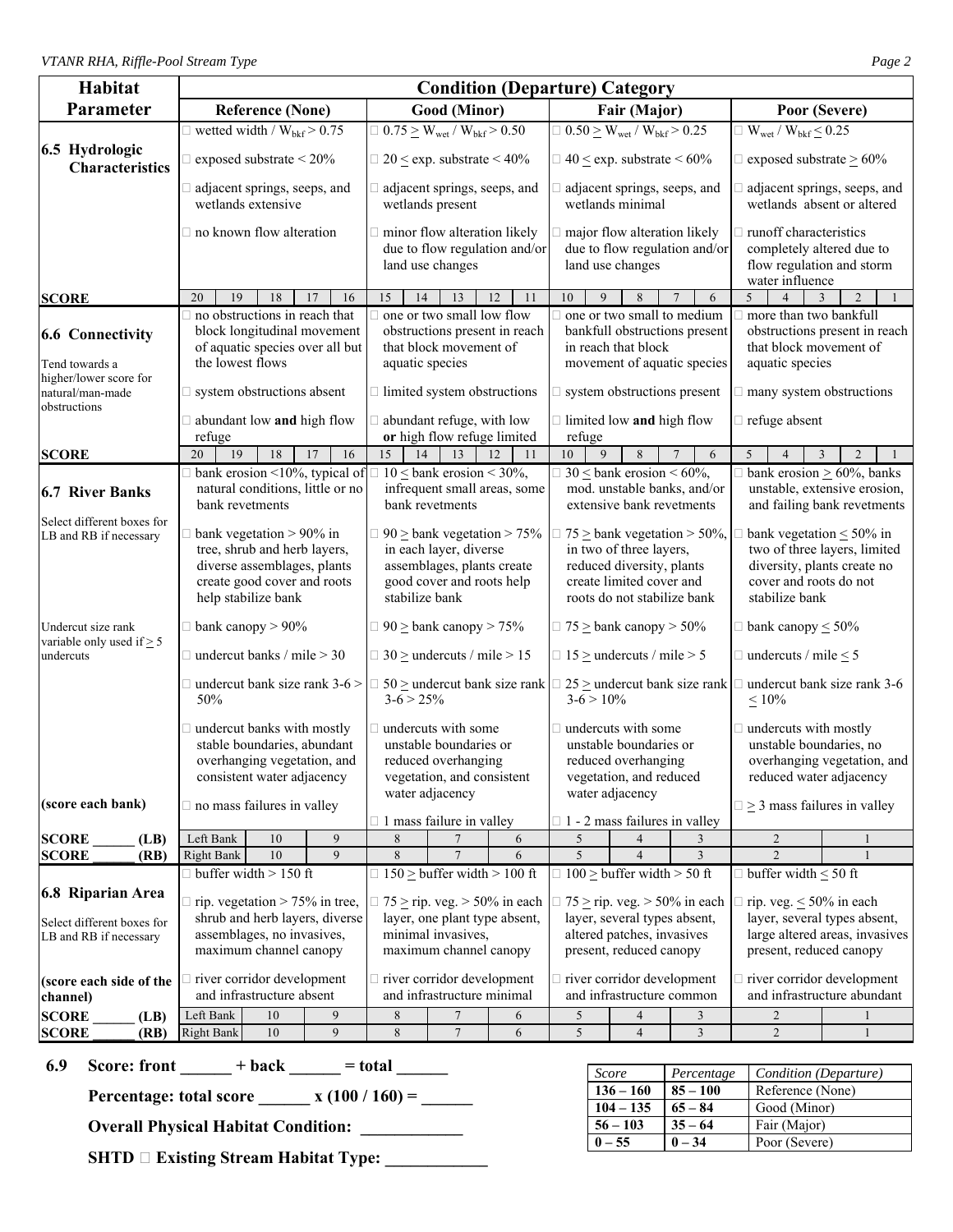## **VTANR REACH HABITAT ASSESSMENT ----- STEP-POOL STREAM TYPE** *Page 1*

(Also use this form for cascade and bedrock stream types.)

| Stream Name: | Segment I.D:                                                                                                                                                                                                                   |         |
|--------------|--------------------------------------------------------------------------------------------------------------------------------------------------------------------------------------------------------------------------------|---------|
| Location:    | Date:                                                                                                                                                                                                                          |         |
|              |                                                                                                                                                                                                                                |         |
|              | Elevation:                                                                                                                                                                                                                     | ft      |
|              | Latitude $(N/S)$ :                                                                                                                                                                                                             |         |
|              | Longitude (E/W):                                                                                                                                                                                                               |         |
|              | Drainage Area: University of the University of the University of the University of the University of the University of the University of the University of the University of the University of the University of the Universit | sq. mi. |
|              |                                                                                                                                                                                                                                |         |

| Segment I.D:          |         |
|-----------------------|---------|
| Date:                 |         |
| Town: $\qquad \qquad$ |         |
| Elevation:            |         |
| Latitude $(N/S)$ :    |         |
| Longitude $(E/W)$ :   |         |
| Drainage Area:        | sq. mi. |
| Segment Length:       |         |
|                       |         |

Flow: base / low / avg. Storm within past 7 days: Y / N

| <b>Habitat</b>                                                                                 | <b>Condition (Departure) Category</b>                                                                              |                                                                                                                           |                                                                                                                    |                                                                                                                                 |  |  |  |  |
|------------------------------------------------------------------------------------------------|--------------------------------------------------------------------------------------------------------------------|---------------------------------------------------------------------------------------------------------------------------|--------------------------------------------------------------------------------------------------------------------|---------------------------------------------------------------------------------------------------------------------------------|--|--|--|--|
| Parameter                                                                                      | <b>Reference (None)</b>                                                                                            | <b>Good</b> (Minor)                                                                                                       | Fair (Major)                                                                                                       | Poor (Severe)                                                                                                                   |  |  |  |  |
|                                                                                                | $\Box$ LWD pieces / mile > 200                                                                                     | $\Box$ 200 $\geq$ LWD / mile $>$ 100                                                                                      | $\Box$ 100 > LWD / mile > 50                                                                                       | $\Box$ LWD / mile < 50                                                                                                          |  |  |  |  |
| 6.1 Woody Debris<br>Cover                                                                      | $\Box$ LWD size rank 3-6 >75%                                                                                      | $\Box$ 75 $\geq$ LWD rank 3-6 $>$ 50%                                                                                     | $\Box$ 50 $\geq$ LWD rank 3-6 $>$ 25%                                                                              | □ LWD size rank $3-6 \le 25\%$                                                                                                  |  |  |  |  |
| LWD size rank variable                                                                         | $\Box$ debris jams / mile > 25                                                                                     | $\Box$ 25 $\ge$ jams / mile > 15                                                                                          | $\Box$ 15 $\ge$ jams / mile > 5                                                                                    | $\Box$ jams / mile $\leq$ 5                                                                                                     |  |  |  |  |
| only used if $\geq 10$ pieces                                                                  | $\Box$ high woody debris<br>recruitment potential                                                                  | moderate woody debris<br>recruitment potential                                                                            | low woody debris<br>recruitment potential                                                                          | no woody debris recruitment<br>potential                                                                                        |  |  |  |  |
|                                                                                                | $\Box$ CPOM present in channel and $\Box$ CPOM limited in channel<br>margins                                       | and present in margins                                                                                                    | $\Box$ CPOM limited in both<br>channel and margins<br>9                                                            | □ CPOM absent                                                                                                                   |  |  |  |  |
| <b>SCORE</b>                                                                                   | 20<br>19<br>18<br>16<br>17<br>$\Box$ pool embeddedness < 25%                                                       | 15<br>14<br>13<br>11<br>12                                                                                                | 10<br>8<br>6<br>$\overline{7}$                                                                                     | 5<br>2<br>3<br>$\overline{\mathcal{A}}$<br>$\Box$ pool embeddedness $\geq$ 75%                                                  |  |  |  |  |
| <b>6.2 Bed Substrate</b>                                                                       | margin embeddedness $< 40\%$                                                                                       | $\Box$ 25 $\le$ emb <sub>pool</sub> $<$ 50%<br>$40 \leq$ emb <sub>margin</sub> < $60\%$                                   | $\Box$ 50 $\le$ emb <sub>pool</sub> $\le$ 75%<br>$60 \leq$ emb <sub>margin</sub> < 80%                             | margin embeddedness $\geq 80\%$                                                                                                 |  |  |  |  |
| Cover                                                                                          | $\Box$ fining* < 10%                                                                                               | $\Box$ 10 $\leq$ fining* < 20%                                                                                            | $\Box$ 20 $\leq$ fining* < 40%                                                                                     | $\Box$ fining* $\geq$ 40%                                                                                                       |  |  |  |  |
| *fines: sand if $d_{50} \ge$<br>gravel, otherwise silt.                                        | $\Box$ sediment apparently stable &<br>sorted                                                                      | $\Box$ some evidence of sediment<br>mobility & lack of sorting                                                            | $\Box$ major evidence of sediment<br>mobility & lack of sorting                                                    | sediments unstable,<br>unsorted, soft underfoot                                                                                 |  |  |  |  |
|                                                                                                | $\Box$ substrate free of dense algae<br>growth                                                                     | small substrate patches<br>covered by dense algae<br>growth                                                               | I large substrate patches<br>covered by dense algae<br>growth                                                      | most of substrate covered by<br>dense algae growth                                                                              |  |  |  |  |
| <b>SCORE</b>                                                                                   | 18<br>17<br>20<br>19<br>16                                                                                         | 15<br>14<br>13<br>12<br>11                                                                                                | 10<br>9<br>$\overline{7}$<br>6<br>8                                                                                | 5<br>$\overline{2}$<br>$\overline{3}$<br>$\overline{4}$<br>$\overline{1}$                                                       |  |  |  |  |
|                                                                                                | $\Box$ pools / mile > 70                                                                                           | $\Box$ 70 $\ge$ pools / mile $>$ 50                                                                                       | $\Box$ 50 > pools / mile > 30                                                                                      | $\Box$ pools / mile $\leq$ 30                                                                                                   |  |  |  |  |
| 6.3 Scour and<br><b>Deposition</b>                                                             | $\Box$ pool size rank 3-7 > 50%                                                                                    | □ 50 ≥ pool rank 3-7 > 25%                                                                                                | $\Box$ 25 $\ge$ pool rank 3-7 $> 10\%$                                                                             | $\Box$ pool size rank 3-7 $\leq$ 10%                                                                                            |  |  |  |  |
| <b>Features</b>                                                                                | $\Box$ good cover > 75% of total<br>pool surface area                                                              | $\Box$ 75 $\geq$ good cover $>$ 50% of<br>total pool surface area                                                         | $\Box$ 50 $\geq$ good cover $>$ 25% of<br>total pool surface area                                                  | $\Box$ good cover over $\leq$ 25% of<br>total pool surface area                                                                 |  |  |  |  |
| Depth-velocity<br>combinations<br>fast-shallow<br>fast-deep                                    | $\Box$ steps are distinctly formed,<br>complete and stable                                                         | $\Box$ steps are moderately well<br>formed, complete and stable                                                           | steps are poorly formed,<br>incomplete and unstable                                                                | steps are indistinct or absent,<br>or very unstable                                                                             |  |  |  |  |
| slow-shallow<br>slow-deep<br>(cutoffs: $1.0$ fps, $1.5$ ft)                                    | $\Box$ 5 $\leq$ step spacing $\leq$ 7 bankfull<br>channel widths $(wbkf)$                                          | $\Box$ 3 $\le$ step spacing $\le$ 5, or 7 $\le$<br>step spacing $\leq 10$ x $w_{bkf}$                                     | $\Box$ 1 $\le$ step spacing < 3, or 10 <<br>step spacing $\leq$ 15 x w <sub>bkf</sub>                              | $\exists$ step spacing $\geq$ 15 bankfull<br>channel widths                                                                     |  |  |  |  |
| Pool size rank variable<br>only used if $\geq$ 5 pools                                         | $\Box$ more than two depth-velocity<br>combinations present                                                        | $\Box$ two depth-velocity<br>combinations present                                                                         | $\Box$ one or two depth-velocity<br>combinations present                                                           | $\Box$ one depth-velocity<br>combination present                                                                                |  |  |  |  |
| Cascade and bedrock<br>stream types: Do not<br>evaluate variables<br>related to step pattern.) | $\Box$ finer deposition located<br>entirely in slack water below<br>larger substrates/debris, and<br>along margins | $\Box$ finer deposition located in<br>slack water below larger<br>substrates/debris, signs of<br>mid-channel accumulation | $\Box$ very large depositional<br>features below larger<br>substrates/debris, abundant<br>mid-channel accumulation | $\Box$ finer deposition throughout<br>channel, even filling pools,<br>larger substrates almost<br>buried or bed largely incised |  |  |  |  |
| <b>SCORE</b>                                                                                   | 19<br>18<br>17<br>20<br>16                                                                                         | 14<br>13<br>12<br>15<br>11                                                                                                | 8<br>$\overline{7}$<br>9<br>6<br>10                                                                                | 5<br>$\overline{3}$<br>$\overline{4}$<br>$\overline{2}$                                                                         |  |  |  |  |
|                                                                                                | $\Box$ width/depth < 12, natural                                                                                   | $\Box$ 12 $\leq$ w / d < 15, widening                                                                                     | $\Box$ 15 $\leq$ w / d < 25, widening                                                                              | $\Box$ w / d $\geq$ 25, over-widening                                                                                           |  |  |  |  |
| 6.4 Channel<br><b>Morphology</b>                                                               | $\Box$ entrenchment ratio $\geq 1.2$ ,<br>incision ratio $< 1.2$ , good<br>floodplain access                       | $\Box$ entrenchment ratio $\geq$ 1.2,<br>$1.2 \le$ incision ratio < 1.4,<br>reduced floodplain access                     | $\Box$ entrenchment ratio $\geq$ 1.2,<br>$1.4 \leq$ incision ratio < 2.0,<br>limited floodplain access             | $\Box$ entrenchment ratio < 1.2 or<br>incision ratio $\geq$ 2.0,<br>floodplain access unlikely                                  |  |  |  |  |
| <b>SCORE</b>                                                                                   | $\Box$ no evidence of channel<br>alteration<br>$18\,$<br>20<br>19<br>17<br>16                                      | $\Box$ evidence of minor historic<br>channel alteration<br>15<br>14<br>12<br>$11\,$<br>13                                 | major historic or minor<br>recent alteration<br>$\overline{7}$<br>9<br>8<br>10<br>6                                | $\Box$ extensive historic or major<br>recent alteration<br>5<br>$\overline{3}$<br>$\overline{2}$<br>$\overline{4}$              |  |  |  |  |
|                                                                                                |                                                                                                                    |                                                                                                                           |                                                                                                                    |                                                                                                                                 |  |  |  |  |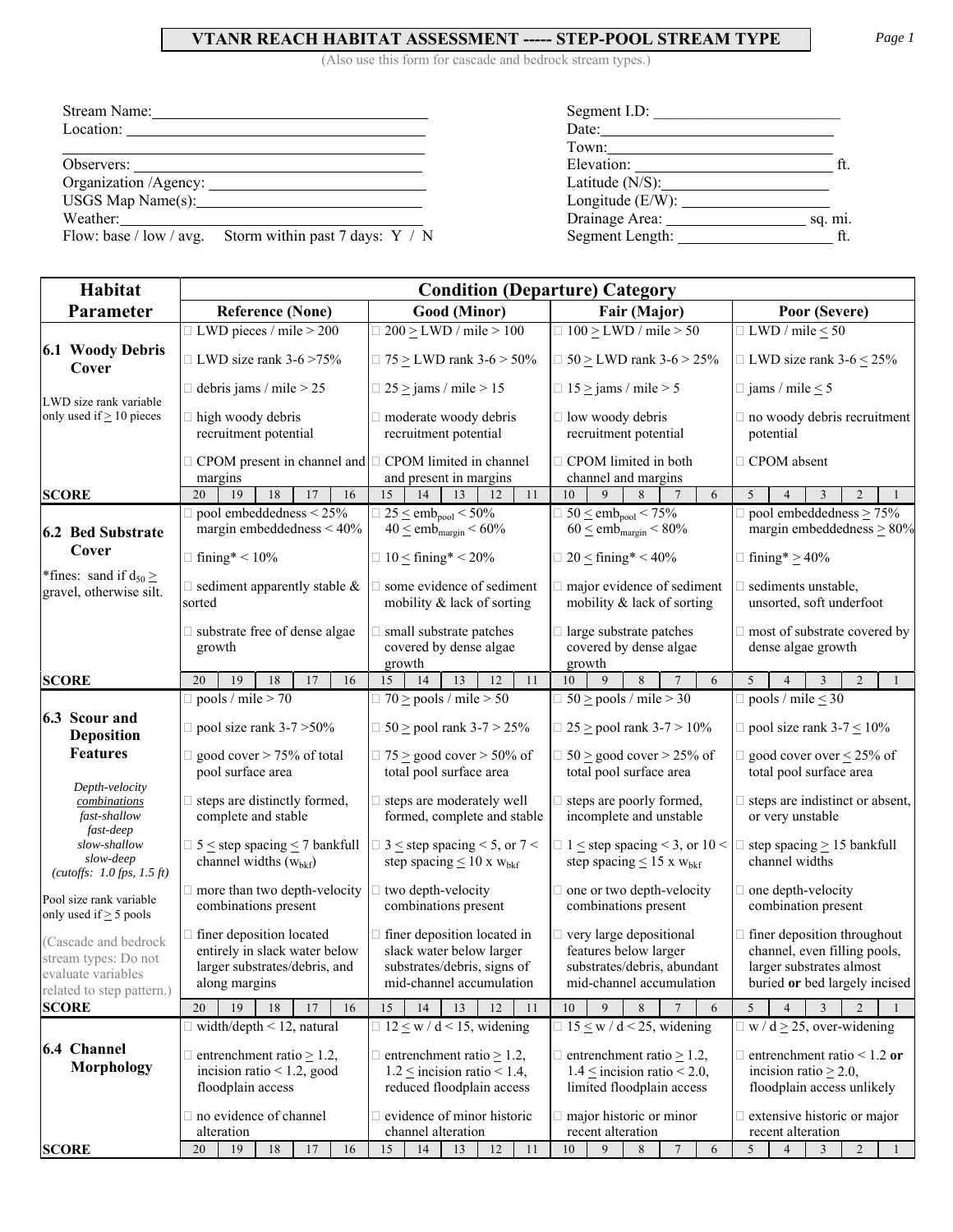| Habitat                                                             | <b>Condition (Departure) Category</b>                                                                                  |                                                                                                                                                  |                                      |                                                                                                                       |                                                                                                                                |          |                                                                                                                                                       |              |                                                         |                                                                                            |                                                                                                                                           |                                                            |  |
|---------------------------------------------------------------------|------------------------------------------------------------------------------------------------------------------------|--------------------------------------------------------------------------------------------------------------------------------------------------|--------------------------------------|-----------------------------------------------------------------------------------------------------------------------|--------------------------------------------------------------------------------------------------------------------------------|----------|-------------------------------------------------------------------------------------------------------------------------------------------------------|--------------|---------------------------------------------------------|--------------------------------------------------------------------------------------------|-------------------------------------------------------------------------------------------------------------------------------------------|------------------------------------------------------------|--|
| Parameter                                                           |                                                                                                                        | <b>Reference (None)</b>                                                                                                                          |                                      |                                                                                                                       | Good (Minor)                                                                                                                   |          |                                                                                                                                                       |              | Fair (Major)                                            |                                                                                            |                                                                                                                                           | Poor (Severe)                                              |  |
|                                                                     |                                                                                                                        | $\Box$ wetted width / $W_{bkf} > 0.75$                                                                                                           |                                      |                                                                                                                       | $\Box$ 0.75 $\geq$ W <sub>wet</sub> / W <sub>bkf</sub> $> 0.50$                                                                |          | $\Box$ 0.50 $\geq$ W <sub>wet</sub> / W <sub>bkf</sub> $> 0.25$                                                                                       |              |                                                         |                                                                                            | $\Box$ W <sub>wet</sub> / W <sub>bkf</sub> $\leq$ 0.25                                                                                    |                                                            |  |
| 6.5 Hydrologic<br><b>Characteristics</b>                            |                                                                                                                        | exposed substrate $\leq 10\%$<br>$\Box$ 10 $\leq$ exp. substrate $\leq$ 30%                                                                      |                                      |                                                                                                                       |                                                                                                                                |          |                                                                                                                                                       |              |                                                         | $\Box$ 30 $\leq$ exp. substrate $\leq$ 50%                                                 | $\Box$ exposed substrate $\geq 50\%$                                                                                                      |                                                            |  |
|                                                                     |                                                                                                                        | adjacent springs, seeps,<br>and wetlands extensive                                                                                               |                                      |                                                                                                                       | $\Box$ adjacent springs, seeps,<br>and wetlands present                                                                        |          |                                                                                                                                                       |              | adjacent springs, seeps,<br>and wetlands minimal        |                                                                                            |                                                                                                                                           | adjacent springs, seeps, and<br>wetlands absent or altered |  |
|                                                                     |                                                                                                                        | $\Box$ no known flow alteration                                                                                                                  |                                      |                                                                                                                       | $\Box$ minor flow alteration<br>likely due to flow regulation<br>and/or land use changes                                       |          |                                                                                                                                                       |              | $\Box$ major flow alteration<br>and/or land use changes | likely due to flow regulation                                                              | $\Box$ runoff characteristics<br>completely altered due to<br>flow regulation and storm<br>water influence                                |                                                            |  |
| <b>SCORE</b>                                                        | 20<br>19                                                                                                               | 18                                                                                                                                               | 17<br>16                             | 15<br>14                                                                                                              | 13                                                                                                                             | 12<br>11 | 10                                                                                                                                                    | 9            | 8                                                       | 6                                                                                          | 5<br>$\overline{4}$                                                                                                                       | $\overline{2}$<br>3                                        |  |
| <b>6.6 Connectivity</b><br>Tend towards a<br>higher/lower score for | the lowest flows                                                                                                       | $\Box$ no obstructions in reach that<br>block longitudinal movement<br>of aquatic species over all but                                           |                                      |                                                                                                                       | one or two small low flow<br>obstructions present in reach<br>that block movement of<br>aquatic species                        |          |                                                                                                                                                       |              | in reach that block                                     | one or two small to medium<br>bankfull obstructions present<br>movement of aquatic species | more than two bankfull<br>that block movement of<br>aquatic species                                                                       | obstructions present in reach                              |  |
| natural/man-made                                                    |                                                                                                                        | $\square$ system obstructions absent                                                                                                             |                                      |                                                                                                                       | $\Box$ limited system obstructions                                                                                             |          |                                                                                                                                                       |              |                                                         | $\Box$ system obstructions present                                                         | many system obstructions                                                                                                                  |                                                            |  |
| obstructions                                                        | refuge                                                                                                                 | $\Box$ abundant low and high flow                                                                                                                |                                      |                                                                                                                       | $\Box$ abundant refuge, with low<br>or high flow refuge limited                                                                |          | refuge                                                                                                                                                |              |                                                         | $\Box$ limited low and high flow                                                           | $\Box$ refuge absent                                                                                                                      |                                                            |  |
| <b>SCORE</b>                                                        | 20<br>19                                                                                                               | 18                                                                                                                                               | 17<br>16                             | 14<br>15                                                                                                              | 13                                                                                                                             | 12<br>11 | 10                                                                                                                                                    | 9            | 8                                                       | 6<br>7                                                                                     | 5<br>$\overline{4}$                                                                                                                       | $\overline{2}$<br>3                                        |  |
| <b>6.7 River Banks</b>                                              | bank revetments                                                                                                        | natural conditions, little or no                                                                                                                 | bank erosion <10%, typical of        |                                                                                                                       | $\Box$ 10 $\leq$ bank erosion $\leq$ 20%,<br>infrequent small areas, some<br>bank revetments                                   |          | $\Box$ 20 $\leq$ bank erosion $\leq$ 50%,<br>mod. unstable banks, and/or<br>extensive bank revetments                                                 |              |                                                         |                                                                                            | bank erosion $\geq$ 50%, banks<br>unstable, extensive erosion,<br>and failing bank revetments                                             |                                                            |  |
| Select different boxes for<br>LB and RB if necessary                |                                                                                                                        | bank vegetation $> 90\%$ in<br>tree, shrub and herb layers,<br>diverse assemblages, plants<br>create good cover and roots<br>help stabilize bank |                                      | stabilize bank                                                                                                        | $\Box$ 90 $\geq$ bank vegetation $> 75\%$<br>in each layer, diverse<br>assemblages, plants create<br>good cover and roots help |          | 75 $\geq$ bank vegetation $>$ 50%,<br>in two of three layers,<br>reduced diversity, plants<br>create limited cover and<br>roots do not stabilize bank |              |                                                         |                                                                                            | bank vegetation $\leq 50\%$ in<br>two of three layers, limited<br>diversity, plants create no<br>cover and roots do not<br>stabilize bank |                                                            |  |
| Undercut size rank<br>variable only used if $\geq$ 5                | $\Box$ bank canopy > 90%                                                                                               |                                                                                                                                                  |                                      |                                                                                                                       | $\Box$ 90 > bank canopy > 80%                                                                                                  |          | $\Box$ 80 $\geq$ bank canopy $> 60\%$                                                                                                                 |              |                                                         |                                                                                            | $\Box$ bank canopy $\leq 60\%$                                                                                                            |                                                            |  |
| undercuts                                                           | $\Box$ undercut banks / mile > 15                                                                                      |                                                                                                                                                  |                                      |                                                                                                                       | $\Box$ 15 $\geq$ undercuts / mile $>$ 10                                                                                       |          | $\Box$ 10 $\geq$ undercuts / mile $>$ 5                                                                                                               |              |                                                         |                                                                                            | $\Box$ undercuts / mile $\leq$ 5                                                                                                          |                                                            |  |
|                                                                     | 50%                                                                                                                    |                                                                                                                                                  | $\Box$ undercut bank size rank 3-6 > | $3-6 > 25%$                                                                                                           | $\Box$ 50 $\geq$ undercut bank size rank $\Box$ 25 $\geq$ undercut bank size rank $\Box$                                       |          |                                                                                                                                                       | $3-6 > 10\%$ |                                                         |                                                                                            | undercut bank size rank 3-6<br>$\leq 10\%$                                                                                                |                                                            |  |
|                                                                     | undercut banks with mostly<br>stable boundaries, abundant<br>overhanging vegetation, and<br>consistent water adjacency |                                                                                                                                                  |                                      | undercuts with some<br>unstable boundaries or<br>reduced overhanging<br>vegetation, and consistent<br>water adjacency |                                                                                                                                |          | $\Box$ undercuts with some<br>unstable boundaries or<br>reduced overhanging<br>vegetation, and reduced<br>water adjacency                             |              |                                                         |                                                                                            | $\Box$ undercuts with mostly<br>unstable boundaries, no<br>overhanging vegetation, and<br>reduced water adjacency                         |                                                            |  |
| (score each bank)                                                   | $\Box$ no mass failures in valley                                                                                      |                                                                                                                                                  |                                      |                                                                                                                       | $\Box$ 1 mass failure in valley                                                                                                |          |                                                                                                                                                       |              |                                                         | $\Box$ 1 - 2 mass failures in valley                                                       | $\Box$ > 3 mass failures in valley                                                                                                        |                                                            |  |
| <b>SCORE</b><br>(LB)                                                | Left Bank                                                                                                              | 10                                                                                                                                               | 9                                    | 8                                                                                                                     |                                                                                                                                | 6        | 5                                                                                                                                                     |              | 4                                                       | 3                                                                                          | 2                                                                                                                                         |                                                            |  |
| <b>SCORE</b><br>(RB)                                                | <b>Right Bank</b>                                                                                                      | 10                                                                                                                                               | 9                                    | 8                                                                                                                     | $\overline{7}$                                                                                                                 | 6        | 5                                                                                                                                                     |              | $\overline{4}$                                          | $\overline{3}$                                                                             | $\overline{2}$                                                                                                                            |                                                            |  |
| 6.8 Riparian Area                                                   |                                                                                                                        | $\Box$ buffer width > 200 ft<br>$\Box$ rip. vegetation > 90% in tree,                                                                            |                                      |                                                                                                                       | $200 \geq$ buffer width $> 150$ ft<br>$\Box$ 90 $\geq$ rip. veg. $>$ 75% in each                                               |          |                                                                                                                                                       |              |                                                         | $\Box$ 150 $\geq$ buffer width $>$ 100 ft<br>$\Box$ 75 $\geq$ rip. veg. $>$ 50% in each    | buffer width $\leq 100$ ft<br>rip. veg. $\leq 50\%$ in each                                                                               |                                                            |  |
| Select different boxes for                                          | shrub and herb layers, diverse                                                                                         |                                                                                                                                                  |                                      |                                                                                                                       | layer, one plant type absent,                                                                                                  |          |                                                                                                                                                       |              |                                                         | layer, several types absent,                                                               |                                                                                                                                           | layer, several types absent,                               |  |
| LB and RB if necessary                                              |                                                                                                                        | assemblages, no invasives,<br>maximum channel canopy                                                                                             |                                      |                                                                                                                       | minimal invasives,<br>maximum channel canopy                                                                                   |          | altered patches, invasives<br>present, reduced canopy                                                                                                 |              |                                                         |                                                                                            | large altered areas, invasives<br>present, reduced canopy                                                                                 |                                                            |  |
| (score each side of the                                             |                                                                                                                        | river corridor development                                                                                                                       |                                      |                                                                                                                       | $\Box$ river corridor development                                                                                              |          |                                                                                                                                                       |              |                                                         | $\Box$ river corridor development                                                          |                                                                                                                                           | river corridor development                                 |  |
| channel)                                                            |                                                                                                                        | and infrastructure absent                                                                                                                        |                                      |                                                                                                                       | and infrastructure minimal                                                                                                     |          |                                                                                                                                                       |              |                                                         | and infrastructure common                                                                  |                                                                                                                                           | and infrastructure abundant                                |  |
| <b>SCORE</b><br>(LB)                                                | Left Bank                                                                                                              | 10                                                                                                                                               | 9                                    | 8                                                                                                                     | 7                                                                                                                              | 6        | 5                                                                                                                                                     |              | 4                                                       | 3                                                                                          | $\overline{2}$                                                                                                                            |                                                            |  |
| <b>SCORE</b><br>(RB)                                                | <b>Right Bank</b>                                                                                                      | $10\,$                                                                                                                                           | 9                                    | $\,$ 8 $\,$                                                                                                           | $\tau$                                                                                                                         | 6        | 5                                                                                                                                                     |              | $\overline{4}$                                          | 3                                                                                          | $\overline{2}$                                                                                                                            | 1                                                          |  |

**6.9** Score: front  $\_\_\_\_$  + back  $\_\_\_\_$  = total  $\_\_\_\_\_$ 

**Percentage: total score \_\_\_\_\_\_ x**  $(100 / 160) =$  \_\_\_\_\_

 **Overall Physical Habitat Condition: \_\_\_\_\_\_\_\_\_\_\_\_** 

**SHTD**  $\Box$  **Existing Stream Habitat Type:** \_\_\_\_\_\_\_\_\_\_\_\_\_

| Score       | Percentage | Condition (Departure) |
|-------------|------------|-----------------------|
| 136-160     | $85 - 100$ | Reference (None)      |
| $104 - 135$ | $65 - 84$  | Good (Minor)          |
| $56 - 103$  | $35 - 64$  | Fair (Major)          |
| $0 - 55$    | $0 - 34$   | Poor (Severe)         |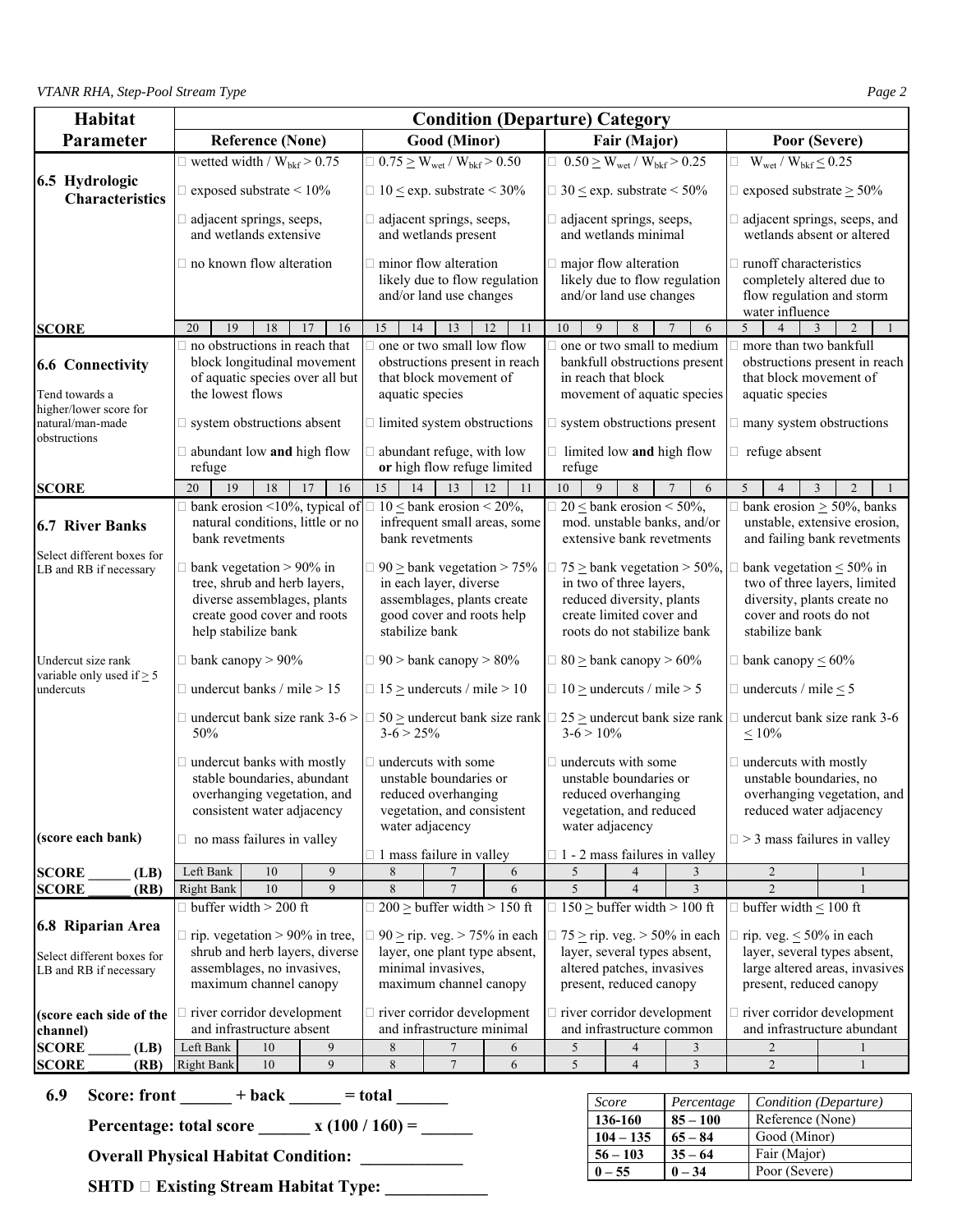## **VTANR REACH HABITAT ASSESSMENT ----- PLANE BED STREAM TYPE** *Page 1*

| Stream Name:                                              | Segment I.D:              |  |  |  |  |
|-----------------------------------------------------------|---------------------------|--|--|--|--|
| Location:                                                 | Date:                     |  |  |  |  |
|                                                           |                           |  |  |  |  |
|                                                           |                           |  |  |  |  |
| Organization /Agency:                                     |                           |  |  |  |  |
|                                                           |                           |  |  |  |  |
| Weather:                                                  | Drainage Area:<br>sq. mi. |  |  |  |  |
| Flow: base / low / avg. Storm within past 7 days: $Y / N$ | Segment Length:           |  |  |  |  |

| Habitat                                                                                  |                                                                                                                      |                                                                                                                                                          | <b>Condition (Departure) Category</b>                                                                                                          |                                                                                                                                       |  |  |  |
|------------------------------------------------------------------------------------------|----------------------------------------------------------------------------------------------------------------------|----------------------------------------------------------------------------------------------------------------------------------------------------------|------------------------------------------------------------------------------------------------------------------------------------------------|---------------------------------------------------------------------------------------------------------------------------------------|--|--|--|
| Parameter                                                                                | <b>Reference (None)</b>                                                                                              | Good (Minor)                                                                                                                                             | Fair (Major)                                                                                                                                   | Poor (Severe)                                                                                                                         |  |  |  |
|                                                                                          | $\Box$ LWD pieces / mile > 50                                                                                        | $\exists$ 50 $\geq$ LWD / mile > 25                                                                                                                      | $\Box$ 25 $\geq$ LWD / mile > 10                                                                                                               | $\Box$ LWD / mile $\leq 10$                                                                                                           |  |  |  |
| 6.1 Woody Debris<br>Cover                                                                | $\Box$ LWD size rank 3-6 > 50%                                                                                       | $\Box$ 50 $\geq$ LWD rank 3-6 $>$ 25%                                                                                                                    | $\Box$ LWD size rank 3-6 $\leq$ 10%                                                                                                            |                                                                                                                                       |  |  |  |
| LWD size rank variable                                                                   | $\exists$ debris jams / mile > 5                                                                                     | $\Box$ 5 $\ge$ jams / mile > 3                                                                                                                           | $\Box$ 3 $\ge$ jams / mile > 1                                                                                                                 | debris jams absent                                                                                                                    |  |  |  |
| only used if $\geq 10$ pieces                                                            | high woody debris<br>recruitment potential                                                                           | moderate woody debris<br>recruitment potential                                                                                                           | $\Box$ low woody debris<br>recruitment potential                                                                                               | no woody debris recruitment<br>potential                                                                                              |  |  |  |
|                                                                                          | CPOM present in channel and $\Box$ CPOM limited in channel<br>margins                                                | and present in margins                                                                                                                                   | □ CPOM limited in both<br>channel and margins                                                                                                  | □ CPOM absent                                                                                                                         |  |  |  |
| <b>SCORE</b>                                                                             | 19<br>20<br>18<br>17<br>16                                                                                           | 11<br>15<br>14<br>13<br>12                                                                                                                               | $\mathbf{Q}$<br>8<br>10<br>6                                                                                                                   | 5<br>$\overline{2}$<br>3<br>$\overline{4}$                                                                                            |  |  |  |
| 6.2 Bed Substrate                                                                        | run embeddedness < 20%<br>margin embeddedness $<$ 40%                                                                | $\Box$ 20 $\leq$ emb <sub>run</sub> $\lt$ 40%<br>$40 \leq$ emb <sub>margin</sub> < $60\%$                                                                | $\Box$ 40 $\le$ emb <sub>run</sub> < 75%<br>$60 \leq emb_{margin} \leq 80\%$                                                                   | $\Box$ run embeddedness $\geq 75\%$<br>margin embeddedness $\geq 80\%$                                                                |  |  |  |
| Cover                                                                                    | $\Box$ fining* < 10%                                                                                                 | $\Box$ 10 $\leq$ fining* < 20%                                                                                                                           | $\Box$ 20 $\leq$ fining* < 40%                                                                                                                 | $\Box$ fining* $\geq$ 40%                                                                                                             |  |  |  |
| *fines: sand if $d_{50} \ge$<br>gravel, otherwise silt.                                  | sediment apparently stable $\&$<br>sorted                                                                            | $\Box$ some evidence of sediment<br>mobility & lack of sorting                                                                                           | $\Box$ major evidence of sediment<br>mobility & lack of sorting                                                                                | $\Box$ sediments unstable,<br>unsorted, soft underfoot                                                                                |  |  |  |
|                                                                                          | imbrication limited, or mostly<br>with the short axis of particles<br>overlapping in the direction<br>of flow        | imbrication moderate,<br>mostly with the short axis of<br>particles overlapping in the<br>direction of flow                                              | imbrication moderate,<br>mostly with the long axis of<br>particles overlapping in the<br>direction of flow                                     | imbrication extensive,<br>mostly with the long axis of<br>particles overlapping in the<br>direction of flow                           |  |  |  |
|                                                                                          | substrate free of dense algae<br>growth                                                                              | small substrate patches<br>covered by dense algae<br>growth                                                                                              | $\Box$ large substrate patches<br>covered by dense algae<br>growth                                                                             | $\Box$ most of substrate covered by<br>dense algae growth                                                                             |  |  |  |
| <b>SCORE</b>                                                                             | 18<br>17<br>16<br>20<br>19                                                                                           | 15<br>13<br>12<br>14<br>11                                                                                                                               | 10<br>9<br>8<br>$\overline{7}$<br>6                                                                                                            | 5<br>$\overline{2}$<br>$\overline{4}$<br>3                                                                                            |  |  |  |
| 6.3 Scour and                                                                            | pool formation evident, with<br>$\geq$ 50% pool size rank 3-7                                                        | pool formation evident, with<br><50% pool size rank 3-7                                                                                                  | I limited trace of pool<br>formation                                                                                                           | pool formation completely<br>absent                                                                                                   |  |  |  |
| <b>Deposition</b><br><b>Features</b>                                                     | widespread riffle formation                                                                                          | moderate riffle formation                                                                                                                                | $\Box$ limited riffle formation                                                                                                                | $\Box$ no riffle formation                                                                                                            |  |  |  |
|                                                                                          | more than two depth-velocity                                                                                         | two depth-velocity                                                                                                                                       | $\Box$ one or two depth-velocity                                                                                                               | $\Box$ one depth-velocity                                                                                                             |  |  |  |
| Depth-velocity<br>combinations                                                           | combinations present                                                                                                 | combinations present                                                                                                                                     | combinations present                                                                                                                           | combination present                                                                                                                   |  |  |  |
| fast-shallow<br>fast-deep<br>slow-shallow<br>slow-deep<br>(cutoffs: $1.0$ fps, $1.5$ ft) | meandering thalweg clearly<br>identifiable in cross section,<br>with evidence of side and<br>lateral bar formation   | meandering thalweg<br>moderately identifiable in<br>cross section, with some<br>evidence of bar formation                                                | $\Box$ meandering thalweg barely<br>identifiable in the cross<br>section, with minimal<br>evidence of bar formation                            | meandering thalweg not<br>identifiable in the cross<br>section, with no evidence of<br>bar formation                                  |  |  |  |
| Pool size rank variable<br>only used if $\geq$ 5 pools                                   | $\Box$ finer deposition located<br>entirely in slack water below<br>larger substrates/debris, and<br>along margins   | $\Box$ finer deposition located in $\Box$ very large depositional<br>slack water below larger<br>substrates/debris, signs of<br>mid-channel accumulation | features below larger<br>substrates/debris, abundant<br>mid-channel accumulation                                                               | $\Box$ finer deposition throughout<br>channel, even filling pools,<br>larger substrates almost<br>buried or bed largely incised       |  |  |  |
| <b>SCORE</b>                                                                             | 19<br>17<br>20<br>18<br>16                                                                                           | 15<br>13<br>14<br>12<br>11                                                                                                                               | 10<br>9<br>8<br>$\overline{7}$<br>6                                                                                                            | 5<br>$\mathfrak{D}$<br>$\overline{4}$<br>3                                                                                            |  |  |  |
| 6.4 Channel<br>Morphology                                                                | width/depth $\leq$ 15, natural<br>entrenchment ratio $> 1.4$ ,<br>incision ratio $< 1.2$ , good<br>floodplain access | $\Box$ 15 $\leq$ w / d < 25, widening<br>$\Box$ entrenchment ratio $\geq$ 1.4,<br>$1.2 \le$ incision ratio < 1.4,<br>reduced floodplain access           | $\Box$ 25 $\leq$ w /d < 40, widening<br>$\Box$ entrenchment ratio $\geq$ 1.4,<br>$1.4 \leq$ incision ratio < 2.0,<br>limited floodplain access | $\Box$ w/d $\geq$ 40, over-widening<br>$\Box$ entrenchment ratio < 1.4 or<br>incision ratio $\geq$ 2.0,<br>floodplain access unlikely |  |  |  |
|                                                                                          | no evidence of channel<br>alteration                                                                                 | evidence of minor historic<br>channel alteration                                                                                                         | $\Box$ major historic or minor<br>recent channel alteration                                                                                    | extensive historic or major<br>recent channel alteration                                                                              |  |  |  |
| <b>SCORE</b>                                                                             | 18<br>17<br>16<br>20<br>19                                                                                           | 14<br>15<br>13<br>12<br>11                                                                                                                               | 10<br>9<br>8<br>$\tau$<br>6                                                                                                                    | 5<br>$\overline{4}$<br>$\mathfrak{Z}$<br>$\overline{2}$<br>-1                                                                         |  |  |  |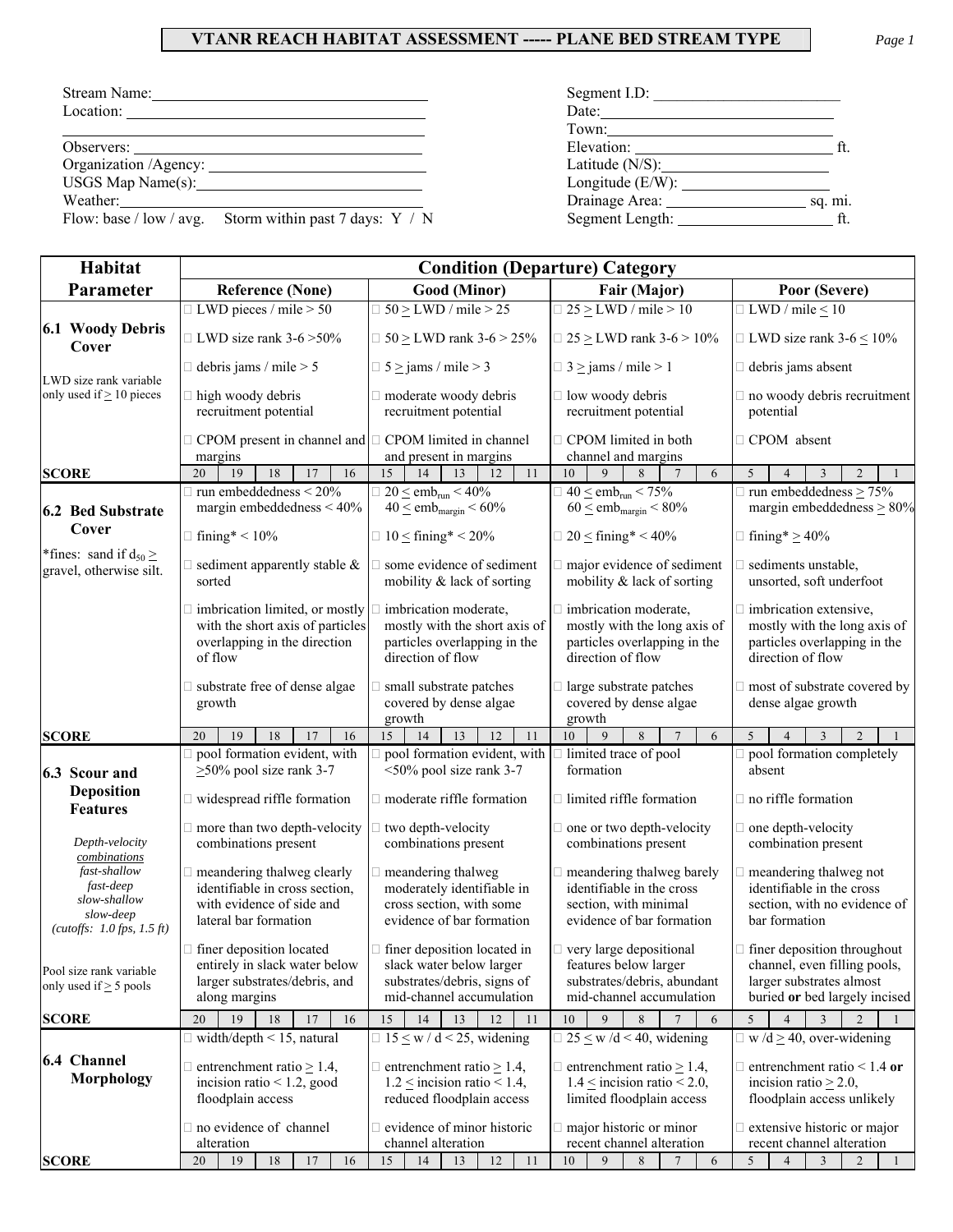| Habitat                                                                   | <b>Condition (Departure) Category</b>                                                                                                                           |                                                                                                                                                  |          |                                                                                                                                                                          |                                                                 |                                                                              |                                                                                                                                                                 |                                                                                                                                     |                                      |                                                                                                                                                  |                                                                                                 |  |  |
|---------------------------------------------------------------------------|-----------------------------------------------------------------------------------------------------------------------------------------------------------------|--------------------------------------------------------------------------------------------------------------------------------------------------|----------|--------------------------------------------------------------------------------------------------------------------------------------------------------------------------|-----------------------------------------------------------------|------------------------------------------------------------------------------|-----------------------------------------------------------------------------------------------------------------------------------------------------------------|-------------------------------------------------------------------------------------------------------------------------------------|--------------------------------------|--------------------------------------------------------------------------------------------------------------------------------------------------|-------------------------------------------------------------------------------------------------|--|--|
| Parameter                                                                 |                                                                                                                                                                 | <b>Reference (None)</b>                                                                                                                          |          |                                                                                                                                                                          | Good (Minor)                                                    |                                                                              |                                                                                                                                                                 | Fair (Major)                                                                                                                        |                                      |                                                                                                                                                  | Poor (Severe)                                                                                   |  |  |
|                                                                           |                                                                                                                                                                 | $\Box$ wetted width / $W_{\text{bkf}}$ > 0.75                                                                                                    |          |                                                                                                                                                                          | $\Box$ 0.75 $\geq$ W <sub>wet</sub> / W <sub>bkf</sub> $> 0.50$ |                                                                              |                                                                                                                                                                 | $\Box$ 0.50 $\geq$ W <sub>wet</sub> / W <sub>bkf</sub> $> 0.25$                                                                     |                                      | $\Box$ W <sub>wet</sub> / W <sub>bkf</sub> $\leq$ 0.25                                                                                           |                                                                                                 |  |  |
| 6.5 Hydrologic<br><b>Characteristics</b>                                  |                                                                                                                                                                 | $\Box$ 20 $\leq$ exp. substrate $\leq$ 40%<br>$\Box$ exposed substrate < 20%<br>$\Box$ 40 $\leq$ exp. substrate $\leq 60\%$                      |          |                                                                                                                                                                          |                                                                 |                                                                              |                                                                                                                                                                 |                                                                                                                                     | $\Box$ exposed substrate $\geq 60\%$ |                                                                                                                                                  |                                                                                                 |  |  |
|                                                                           |                                                                                                                                                                 | adjacent springs, seeps, and<br>wetlands extensive                                                                                               |          |                                                                                                                                                                          | adjacent springs, seeps, and<br>wetlands present                |                                                                              |                                                                                                                                                                 | adjacent springs, seeps, and<br>wetlands minimal                                                                                    |                                      |                                                                                                                                                  | adjacent springs, seeps, and<br>wetlands altered or absent                                      |  |  |
|                                                                           |                                                                                                                                                                 | $\Box$ no known flow alteration                                                                                                                  |          |                                                                                                                                                                          | minor flow alteration likely<br>land use changes                | due to flow regulation and/or                                                |                                                                                                                                                                 | major flow alteration likely<br>due to flow regulation and/or<br>land use changes                                                   |                                      | runoff characteristics<br>completely altered due to<br>flow regulation and storm<br>water influence                                              |                                                                                                 |  |  |
| <b>SCORE</b>                                                              | 20<br>19                                                                                                                                                        | 18                                                                                                                                               | 17<br>16 | 15<br>14                                                                                                                                                                 | 13                                                              | 12<br>11                                                                     | 10<br>9                                                                                                                                                         | 8                                                                                                                                   | 6                                    | 5<br>$\overline{4}$                                                                                                                              | 3<br>$\overline{c}$                                                                             |  |  |
| <b>6.6 Connectivity</b><br>Tend towards a<br>higher/lower score for       | the lowest flows                                                                                                                                                | $\Box$ no obstructions in reach that<br>block longitudinal movement<br>of aquatic species over all but                                           |          | aquatic species                                                                                                                                                          | one or two small low flow<br>that block movement of             | obstructions present in reach                                                |                                                                                                                                                                 | $\Box$ one or two small to medium<br>bankfull obstructions present<br>in reach that block<br>movement of aquatic species            |                                      | more than two bankfull<br>that block movement of<br>aquatic species                                                                              | obstructions present in reach                                                                   |  |  |
| natural/man-made<br>obstructions                                          |                                                                                                                                                                 | $\Box$ system obstructions absent                                                                                                                |          |                                                                                                                                                                          | $\Box$ limited system obstructions                              |                                                                              |                                                                                                                                                                 | $\Box$ system obstructions present                                                                                                  |                                      | $\Box$ many system obstructions                                                                                                                  |                                                                                                 |  |  |
|                                                                           | refuge                                                                                                                                                          | $\Box$ abundant low and high flow                                                                                                                |          |                                                                                                                                                                          | abundant refuge, with low<br>or high flow refuge limited        |                                                                              | refuge                                                                                                                                                          | $\Box$ limited low and high flow                                                                                                    |                                      | refuge absent                                                                                                                                    |                                                                                                 |  |  |
| <b>SCORE</b>                                                              | 20<br>19                                                                                                                                                        | 18                                                                                                                                               | 17<br>16 | 15<br>14                                                                                                                                                                 | 13                                                              | 12<br>11                                                                     | 10<br>9                                                                                                                                                         | 8                                                                                                                                   | $\overline{7}$<br>6                  | 5<br>$\overline{4}$                                                                                                                              | $\overline{2}$<br>$\overline{3}$                                                                |  |  |
| <b>6.7 River Banks</b>                                                    |                                                                                                                                                                 | bank erosion <10%, typical of<br>natural conditions, little or no<br>bank revetments                                                             |          |                                                                                                                                                                          | $10 \leq$ bank erosion < 30%,<br>bank revetments                | infrequent small areas, some                                                 |                                                                                                                                                                 | $\exists$ 30 $\leq$ bank erosion $\leq$ 60%,<br>mod. unstable banks, and/or<br>extensive bank revetments                            |                                      |                                                                                                                                                  | bank erosion $\geq 60\%$ , banks<br>unstable, extensive erosion,<br>and failing bank revetments |  |  |
| Select different boxes for<br>LB and RB if necessary                      |                                                                                                                                                                 | bank vegetation $> 90\%$ in<br>tree, shrub and herb layers,<br>diverse assemblages, plants<br>create good cover and roots<br>help stabilize bank |          | $90 \geq$ bank vegetation > 75%<br>in each layer, diverse<br>assemblages, plants create<br>good cover and roots help<br>stabilize bank                                   |                                                                 |                                                                              | $\exists$ 75 $\geq$ bank vegetation $>$ 50%,<br>in two of three layers,<br>reduced diversity, plants<br>create limited cover and<br>roots do not stabilize bank |                                                                                                                                     |                                      | cover and roots do not<br>stabilize bank                                                                                                         | bank vegetation $\leq 50\%$ in<br>two of three layers, limited<br>diversity, plants create no   |  |  |
| Undercut size rank<br>variable only used if $\geq$ 5                      |                                                                                                                                                                 | $\Box$ bank canopy > 90%                                                                                                                         |          |                                                                                                                                                                          |                                                                 | $\Box$ 90 $\geq$ bank canopy $>$ 75%<br>$\Box$ 75 $\geq$ bank canopy $>$ 50% |                                                                                                                                                                 |                                                                                                                                     |                                      | $\Box$ bank canopy $\leq 50\%$                                                                                                                   |                                                                                                 |  |  |
| undercuts                                                                 |                                                                                                                                                                 | $\Box$ undercut banks / mile > 20                                                                                                                |          |                                                                                                                                                                          | $\Box$ 20 $\geq$ undercuts / mile $> 15$                        |                                                                              |                                                                                                                                                                 | $\Box$ 15 $\geq$ undercuts / mile $>$ 5                                                                                             |                                      | $\Box$ undercuts / mile $\leq$ 5                                                                                                                 |                                                                                                 |  |  |
|                                                                           | 50%                                                                                                                                                             | $\Box$ undercut bank size rank 3-6 >                                                                                                             |          | $3-6 > 25%$                                                                                                                                                              |                                                                 |                                                                              | $3-6 > 10\%$                                                                                                                                                    | $\Box$ 50 $\geq$ undercut bank size rank $\Box$ 25 $\geq$ undercut bank size rank $\Box$                                            |                                      | undercut bank size rank 3-6<br>$\leq 10\%$                                                                                                       |                                                                                                 |  |  |
| (score each bank)                                                         | undercut banks with mostly<br>stable boundaries, abundant<br>overhanging vegetation, and<br>consistent water adjacency<br>$\Box$ no mass failures in valley     |                                                                                                                                                  |          | undercuts with some<br>unstable boundaries or<br>reduced overhanging<br>vegetation, and consistent<br>water adjacency                                                    |                                                                 |                                                                              |                                                                                                                                                                 | $\exists$ undercuts with some<br>unstable boundaries or<br>reduced overhanging<br>vegetation, and reduced<br>water adjacency        |                                      | undercuts with mostly<br>unstable boundaries, no<br>overhanging vegetation, and<br>reduced water adjacency<br>$\Box$ > 3 mass failures in valley |                                                                                                 |  |  |
|                                                                           |                                                                                                                                                                 |                                                                                                                                                  |          |                                                                                                                                                                          | $\Box$ 1 mass failure in valley                                 |                                                                              |                                                                                                                                                                 | $\Box$ 1 - 2 mass failures in valley                                                                                                |                                      |                                                                                                                                                  |                                                                                                 |  |  |
| <b>SCORE</b><br>(LB)                                                      | Left Bank                                                                                                                                                       | 10                                                                                                                                               | 9        | 8                                                                                                                                                                        | $\overline{7}$                                                  | 6                                                                            | 5                                                                                                                                                               | 4                                                                                                                                   | 3                                    | $\overline{2}$                                                                                                                                   |                                                                                                 |  |  |
| <b>SCORE</b><br>(RB)                                                      | <b>Right Bank</b>                                                                                                                                               | $10\,$                                                                                                                                           | 9        | $\,8\,$                                                                                                                                                                  | $\overline{7}$                                                  | 6                                                                            | 5                                                                                                                                                               | $\overline{4}$<br>$\Box$ 100 $\geq$ buffer width $>$ 50 ft                                                                          | 3                                    | $\overline{2}$                                                                                                                                   |                                                                                                 |  |  |
| 6.8 Riparian Area<br>Select different boxes for<br>LB and RB if necessary | $\Box$ buffer width > 150 ft<br>$\Box$ rip. vegetation > 75% in tree,<br>shrub and herb layers, diverse<br>assemblages, no invasives,<br>maximum channel canopy |                                                                                                                                                  |          | $\Box$ 150 $\geq$ buffer width $>$ 100 ft<br>$\Box$ 75 $\geq$ rip. veg. $>$ 50% in each<br>layer, one plant type absent,<br>minimal invasives,<br>maximum channel canopy |                                                                 |                                                                              |                                                                                                                                                                 | $\Box$ 75 $\geq$ rip. veg. $>$ 50% in each<br>layer, several types absent,<br>altered patches, invasives<br>present, reduced canopy |                                      | $\Box$ buffer width $\leq 50$ ft<br>rip. veg. $\leq 50\%$ in each<br>H.<br>layer, several types absent,<br>large altered areas, invasives        |                                                                                                 |  |  |
| (score each side of the<br>channel)                                       |                                                                                                                                                                 | river corridor development<br>and infrastructure absent                                                                                          |          |                                                                                                                                                                          | $\Box$ river corridor development<br>and infrastructure minimal |                                                                              |                                                                                                                                                                 | $\Box$ river corridor development<br>and infrastructure common                                                                      |                                      | present, reduced canopy<br>in river corridor development<br>and infrastructure abundant                                                          |                                                                                                 |  |  |
| <b>SCORE</b><br>(LB)                                                      | Left Bank                                                                                                                                                       | 10                                                                                                                                               | 9        | $8\phantom{.}$                                                                                                                                                           | $\overline{7}$                                                  | 6                                                                            | 5                                                                                                                                                               | 4                                                                                                                                   | 3                                    | 2                                                                                                                                                |                                                                                                 |  |  |
| <b>SCORE</b><br>(RB)                                                      | <b>Right Bank</b>                                                                                                                                               | 10                                                                                                                                               | 9        | $8\phantom{.}$                                                                                                                                                           | $7\phantom{.0}$                                                 | 6                                                                            | 5                                                                                                                                                               | $\overline{4}$                                                                                                                      | $\mathfrak{Z}$                       | 2                                                                                                                                                | $\mathbf{1}$                                                                                    |  |  |

**6.9** Score: front  $\_\_\_\_$  + back  $\_\_\_\_$  = total

**Percentage: total score \_\_\_\_\_\_ x**  $(100 / 160) =$  \_\_\_\_\_

**Overall Physical Habitat Condition:** 

 **SHTD**  $\Box$  Existing Stream Habitat Type: \_\_\_\_\_\_\_\_\_\_\_\_

| Score       | Percentage | Condition (Departure) |
|-------------|------------|-----------------------|
| $136 - 160$ | $85 - 100$ | Reference (None)      |
| $104 - 135$ | $65 - 84$  | Good (Minor)          |
| $56 - 103$  | $35 - 64$  | Fair (Major)          |
| $0 - 55$    | $0 - 34$   | Poor (Severe)         |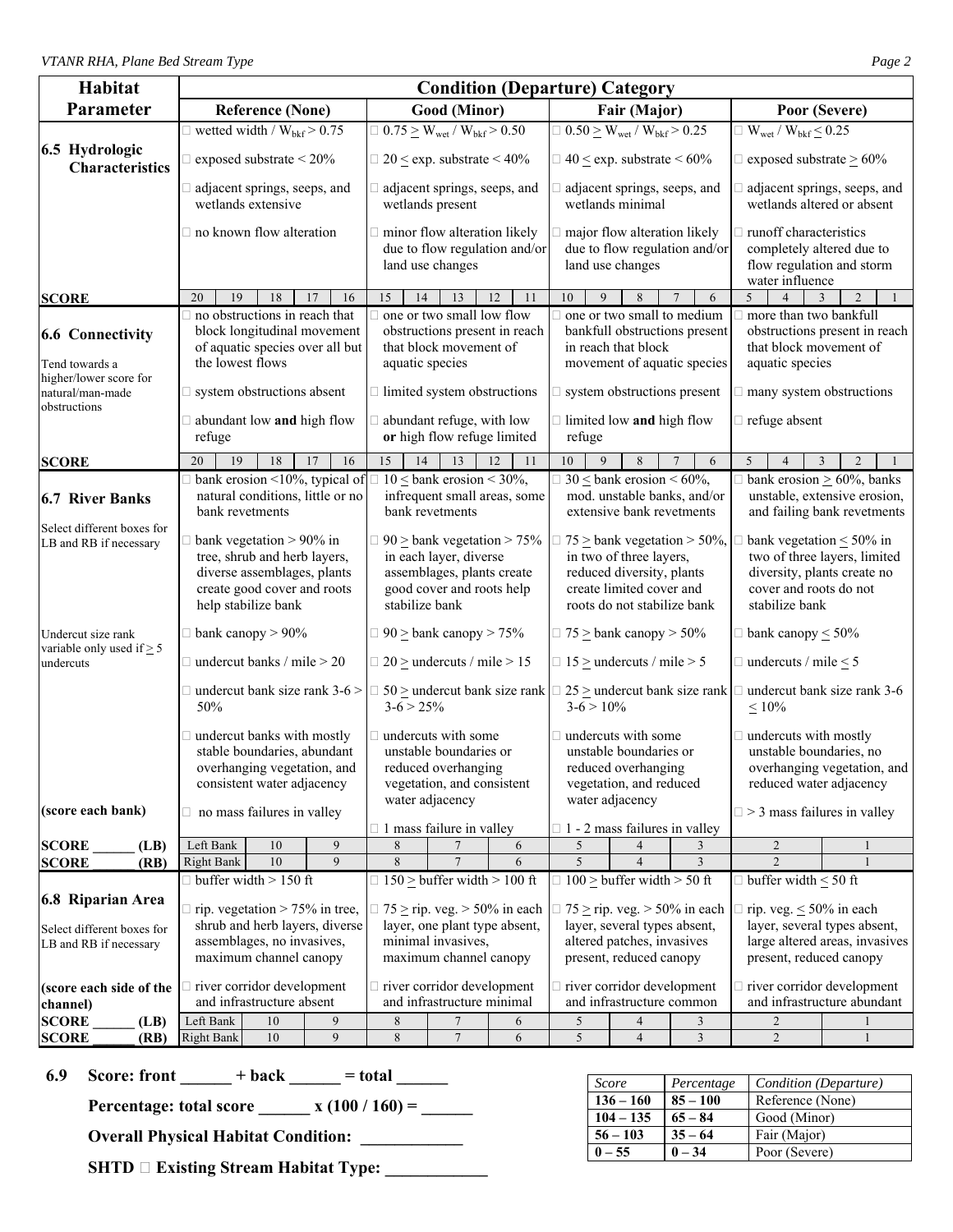## **VTANR REACH HABITAT ASSESSMENT ----- BRAIDED STREAM TYPE** *Page 1*

(Also use this form for alluvial fans.)

Flow: base / low / avg. Storm within past 7 days:  $Y / N$  Segment Leng

| Stream Name: 1988 and 1988 and 1988 and 1988 and 1988 and 1988 and 1988 and 1988 and 1988 and 1988 and 1988 and 1988 and 1988 and 1988 and 1988 and 1988 and 1988 and 1988 and 1988 and 1988 and 1988 and 1988 and 1988 and 19 | Segment I.D:                       |         |
|--------------------------------------------------------------------------------------------------------------------------------------------------------------------------------------------------------------------------------|------------------------------------|---------|
| $Location: \_$                                                                                                                                                                                                                 | Date: $\qquad \qquad$              |         |
|                                                                                                                                                                                                                                | Town:                              |         |
|                                                                                                                                                                                                                                | Elevation: http://www.franche.com/ |         |
|                                                                                                                                                                                                                                | Latitude $(N/S)$ :                 |         |
| $USGS$ Map Name(s): $\qquad \qquad$                                                                                                                                                                                            | Longitude $(E/W)$ :                |         |
| Weather.                                                                                                                                                                                                                       |                                    | sq. mi. |
| Flow: base / low / avg. Storm within past 7 days: $Y / N$                                                                                                                                                                      | Segment Length:                    |         |

| Habitat                                                                     | <b>Condition (Departure) Category</b>                                                                                                                                                                |                                                                                                                                                                                                                         |                                                                                                                                                               |                                                                                                                 |  |  |
|-----------------------------------------------------------------------------|------------------------------------------------------------------------------------------------------------------------------------------------------------------------------------------------------|-------------------------------------------------------------------------------------------------------------------------------------------------------------------------------------------------------------------------|---------------------------------------------------------------------------------------------------------------------------------------------------------------|-----------------------------------------------------------------------------------------------------------------|--|--|
| Parameter                                                                   | <b>Good (Minor)</b><br><b>Reference (None)</b>                                                                                                                                                       |                                                                                                                                                                                                                         | Fair (Major)                                                                                                                                                  | Poor (Severe)                                                                                                   |  |  |
|                                                                             | $\Box$ LWD pieces / mile > 100                                                                                                                                                                       | $\Box$ 100 $\geq$ LWD / mile $>$ 50                                                                                                                                                                                     | $\Box$ 50 $\geq$ LWD / mile > 25                                                                                                                              | $\Box$ LWD / mile $\leq$ 25                                                                                     |  |  |
| 6.1 Woody Debris<br>Cover                                                   | $\Box$ LWD size rank 3-6 > 50%                                                                                                                                                                       | $\Box$ 50 $\geq$ LWD rank 3-6 $>$ 25%                                                                                                                                                                                   | $\Box$ 25 $\geq$ LWD rank 3-6 $>$ 10%                                                                                                                         | $\Box$ LWD size rank 3-6 $\leq$ 10%                                                                             |  |  |
| LWD size rank variable                                                      | $\Box$ debris jams / mile > 5                                                                                                                                                                        | $\Box$ 5 $\ge$ jams / mile $>$ 3                                                                                                                                                                                        | $\Box$ 3 \lequal jams / mile > 1                                                                                                                              | $\Box$ debris jams absent                                                                                       |  |  |
| only used if $\geq 10$ pieces                                               | $\Box$ high woody debris<br>□ moderate woody debris<br>recruitment potential                                                                                                                         |                                                                                                                                                                                                                         | $\Box$ low woody debris<br>recruitment potential                                                                                                              | $\Box$ no woody debris recruitment<br>potential                                                                 |  |  |
|                                                                             | $\Box$ CPOM present in channel and<br>margins                                                                                                                                                        | $\Box$ CPOM limited in channel<br>and present in margins                                                                                                                                                                | $\Box$ CPOM limited in both<br>channel and margins                                                                                                            | □ CPOM absent                                                                                                   |  |  |
| <b>SCORE</b>                                                                | 19<br>20<br>18<br>17<br>16                                                                                                                                                                           | 15<br>11<br>14<br>13<br>12                                                                                                                                                                                              | 10<br>9<br>6<br>8                                                                                                                                             | 5<br>3<br>$\mathfrak{D}$<br>$\mathbf{1}$<br>$\overline{4}$                                                      |  |  |
| <b>6.2 Bed Substrate</b>                                                    | $\Box$ riffle embeddedness < 20%<br>margin embeddedness $< 40\%$                                                                                                                                     | $\Box$ 20 $\leq$ emb <sub>riffle</sub> $<$ 40%<br>$40 \leq \text{emb}_{\text{margin}} < 60\%$                                                                                                                           | $\Box$ 40 $\le$ emb <sub>riffle</sub> < 75%<br>$60 \leq$ emb <sub>margin</sub> < 80%                                                                          | $\Box$ riffle embeddedness $\geq$ 75%<br>margin embeddedness $\geq 80\%$                                        |  |  |
| Cover                                                                       | $\Box$ fining* < 10%                                                                                                                                                                                 | $\Box$ 10 $\leq$ fining* < 20%                                                                                                                                                                                          | $\Box$ 20 $\leq$ fining* < 40%                                                                                                                                | $\Box$ fining* $\geq$ 40%                                                                                       |  |  |
| *fines: sand if $d_{50} \ge$<br>gravel, otherwise silt.                     | $\Box$ Riffle stability index < 70%                                                                                                                                                                  | $\Box$ 70 < RSI < 80%                                                                                                                                                                                                   | $\Box$ 80 < RSI < 90%                                                                                                                                         | $\Box$ RSI > 90%                                                                                                |  |  |
|                                                                             | $\Box$ sediment apparently stable &<br>sorted                                                                                                                                                        | $\Box$ some evidence of sediment<br>mobility & lack of sorting                                                                                                                                                          | major evidence of sediment<br>mobility & lack of sorting                                                                                                      | $\Box$ sediments unstable,<br>unsorted, soft underfoot                                                          |  |  |
|                                                                             | substrate free of dense algae<br>growth                                                                                                                                                              | □ small substrate patches<br>covered by dense algae<br>growth                                                                                                                                                           | $\Box$ large substrate patches<br>covered by dense algae<br>growth                                                                                            | □ most of substrate covered by<br>dense algae growth                                                            |  |  |
| <b>SCORE</b>                                                                | 19<br>18<br>17<br>20<br>16                                                                                                                                                                           | 15<br>14<br>13<br>12<br>11                                                                                                                                                                                              | 9<br>8<br>$\overline{7}$<br>10<br>6                                                                                                                           | $\overline{5}$<br>$\overline{3}$<br>$\overline{2}$<br>$\overline{4}$<br>$\mathbf{1}$                            |  |  |
|                                                                             | $\Box$ pools / mile > 40                                                                                                                                                                             | $\Box$ 40 $\ge$ pools / mile > 20                                                                                                                                                                                       | $\Box$ 20 $\ge$ pools / mile > 10                                                                                                                             | $\Box$ pools / mile $\leq 10$                                                                                   |  |  |
| 6.3 Scour and<br><b>Deposition</b>                                          | $\Box$ pool size rank 3-7 > 50%                                                                                                                                                                      | $\Box$ 50 $\ge$ pool rank 3-7 $>$ 25%                                                                                                                                                                                   | $\Box$ 25 $\ge$ pool rank 3-7 $>$ 10%                                                                                                                         | $\Box$ pool size rank 3-7 $\leq$ 10%                                                                            |  |  |
| <b>Features</b>                                                             | $\Box$ good cover > 75% of total<br>pool surface area                                                                                                                                                | $\Box$ 75 $\geq$ good cover $>$ 50% of<br>total pool surface area                                                                                                                                                       | $\Box$ 50 $\geq$ good cover $>$ 25% of<br>total pool surface area                                                                                             | $\Box$ good cover $\leq$ 25% of total<br>pool surface area                                                      |  |  |
| Depth-velocity<br>combinations<br>fast-shallow<br>fast-deep<br>slow-shallow | $\Box$ riffle coverage > 25% reach<br>area, distinctly formed and<br>complete                                                                                                                        | $\Box$ 25 $\geq$ riffle coverage $>10\%$<br>reach area, moderately well<br>formed and complete                                                                                                                          | $\Box$ 25 $\geq$ riffle coverage $>10\%$<br>reach area, poorly formed<br>and incomplete                                                                       | $\Box$ riffle coverage $\leq 10\%$ reach<br>area, or mostly indistinct or<br>absent                             |  |  |
| slow-deep<br>( <i>cutoffs</i> : $1.0$ <i>fps</i> , $1.5$ <i>ft</i> )        | $\Box$ 5 $\leq$ riffle spacing $\leq$ 7 bankfull $\Box$ 3 $\leq$ riffle spacing $\leq$ 5, or 7 $\leq$<br>channel widths $(w_{bkf})$                                                                  | riffle spacing $\leq 10$ x $w_{bkf}$                                                                                                                                                                                    | $\Box$ riffle spacing $\geq$ 12 bankfull<br>$\Box$ 1 $\leq$ riffle spacing < 3, or 10<br>channel widths<br>$\leq$ riffle spacing $\leq$ 12 x w <sub>bkf</sub> |                                                                                                                 |  |  |
| Pool size rank variable<br>only used if $\geq$ 5 pools                      | □ well-defined riffle-run-pool-<br>glide pattern with all four<br>depth-velocity combinations<br>present                                                                                             | $\Box$ well-defined riffle-run-pool-<br>moderately defined riffle-<br>glide pattern with three<br>run-pool-glide pattern with<br>depth-velocity combinations<br>two depth-velocity<br>dominant<br>combinations dominant |                                                                                                                                                               | $\Box$ poorly defined riffle-run-<br>pool-glide pattern with one<br>depth-velocity combination<br>dominant      |  |  |
|                                                                             | stable bars, vegetative cover<br>on depositional features $\geq$<br>50%, particles well-sorted                                                                                                       | $\Box$ mostly stable bars,<br>vegetative cover on<br>depositional features 50-<br>25%, particles moderately<br>sorted                                                                                                   | $\Box$ unstable bars present,<br>vegetative cover on<br>depositional features 25-<br>10%, particles minimally<br>sorted                                       | $\Box$ mostly unstable bars,<br>vegetative cover on<br>depositional features $< 10\%$ ,<br>particles not sorted |  |  |
| <b>SCORE</b>                                                                | 20<br>19<br>18<br>17<br>16                                                                                                                                                                           | 15<br>14<br>13<br>12<br>11                                                                                                                                                                                              | 10<br>9<br>8<br>6                                                                                                                                             | 5<br>3<br>$\overline{4}$                                                                                        |  |  |
|                                                                             | $\Box$ width/depth < 30, natural                                                                                                                                                                     | $\Box$ 30 $\leq$ w/ d < 40, widening                                                                                                                                                                                    | $\Box$ 40 < w / d < 50, widening                                                                                                                              | $\Box$ w / d $\geq$ 50, over-widening                                                                           |  |  |
| 6.4 Channel<br>Morphology                                                   | $\Box$ entrenchment ratio $\geq$ 2.0,<br>$\Box$ entrenchment ratio $\geq$ 2.0,<br>$1.0 \le$ incision ratio < 1.2,<br>incision ratio $< 1.0$ , good<br>reduced floodplain access<br>floodplain access |                                                                                                                                                                                                                         | entrenchment ratio $\geq$ 2.0,<br>$1.2 \le$ incision ratio < 1.4,<br>limited floodplain access                                                                | $\Box$ entrenchment ratio < 2.0 or<br>incision ratio $\geq$ 1.4,<br>floodplain access unlikely                  |  |  |
|                                                                             | no evidence of channel                                                                                                                                                                               | $\Box$ evidence of minor historic<br>major historic or minor                                                                                                                                                            |                                                                                                                                                               | $\Box$ extensive historic or major                                                                              |  |  |
| <b>SCORE</b>                                                                | alteration<br>$18\,$<br>20<br>19<br>17<br>16                                                                                                                                                         | channel alteration<br>15<br>11<br>14<br>13<br>12                                                                                                                                                                        | recent channel alteration<br>10<br>9<br>$\,8\,$<br>6<br>7                                                                                                     | recent channel alteration<br>5<br>$\overline{4}$<br>3<br>2<br>1                                                 |  |  |
|                                                                             |                                                                                                                                                                                                      |                                                                                                                                                                                                                         |                                                                                                                                                               |                                                                                                                 |  |  |